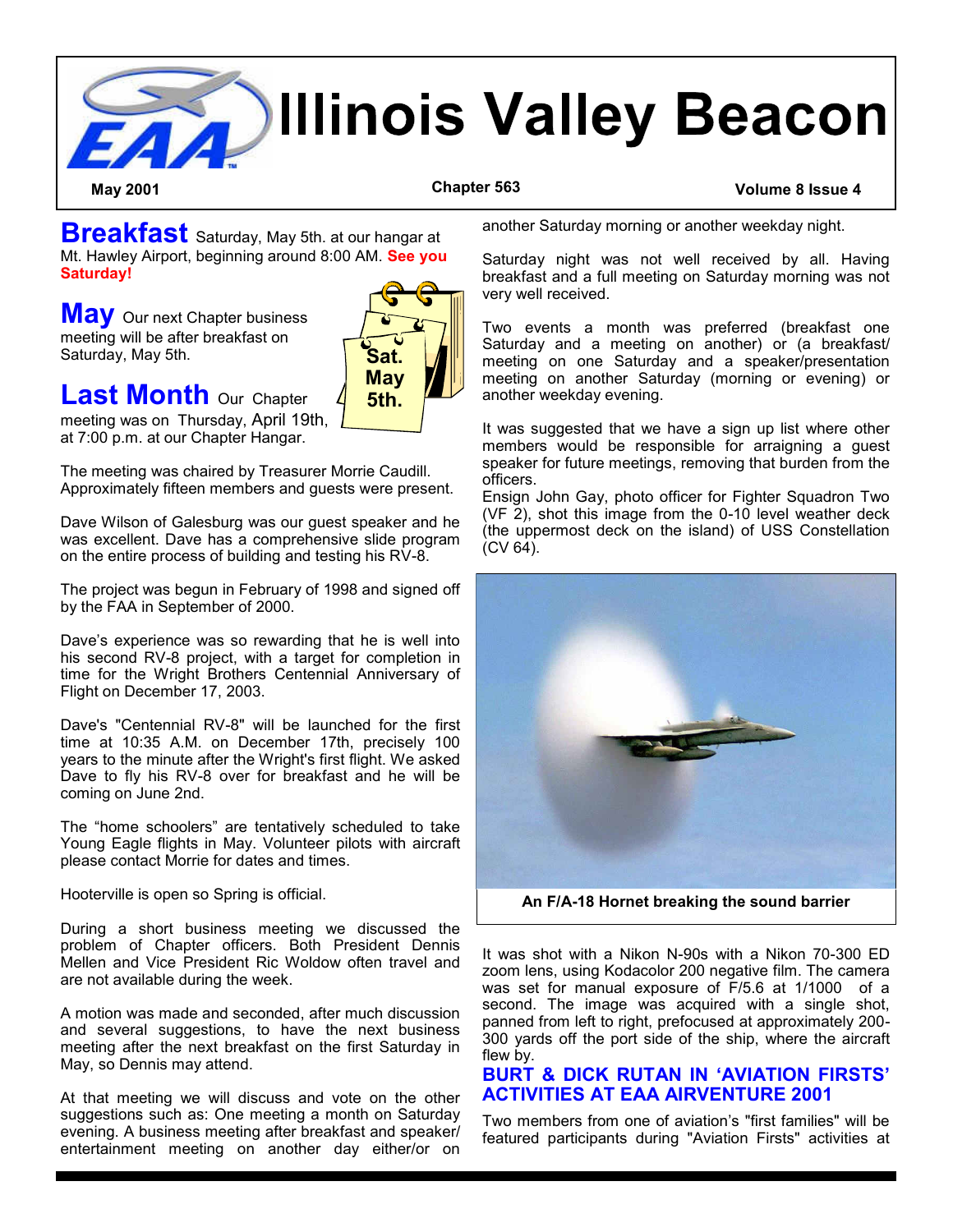EAA AirVenture 2001, which will be held July 24-30 at and eventually joined the U.S. Air Force. He flew 325 Wittman Regional Airport in Oshkosh.

Burt and Dick Rutan, whose best-known partnership was the "Voyager" aircraft that made a non-stop, non-refueled flight around the world in 1986, have confirmed their participation at EAA AirVenture 2001. While both have been regular visitors to the event in past years, they will

have the<br>opportunity to opportunity recount the achievement that put them in the aviation record book that year.

"The name Rutan is a legendary one in the world of



recreational and homebuilt aviation," said AirVenture Chairman Tom Poberezny. "Each of the brothers has been an extraordinary contributor to the world of flight. We are happy that they have agreed to join us at AirVenture again this year to be part of the "Aviation Firsts" activities.

During their visit to EAA AirVenture, both Burt and Dick Rutan will take part in several forums and presentations on the grounds. They will also be the featured guests at an evening program at Theater in the Woods. The exact dates and times of their scheduled appearances will be announced as they are confirmed.

In the early 1980s, the Rutans and a small group of associates began work on an aircraft that could fly around the world non-stop, without being refueled. That design became the Voyager, which was built with an outpouring of grassroots support and without government backing.

In December 1986, Dick Rutan and Jeana Yeager began a nine-day odyssey in that aircraft. It finished more than 25,000 miles later at Edwards Air Force Base, completing one of the last great aviation firsts. For that achievement, the Rutans and Yeager were awarded the President Citizen's Medal of Honor. The Voyager made two trips to the EAA convention in Oshkosh — in 1984 and 1987.

Burt Rutan is one of the most renowned designers in aviation history. Since his first design, the VariViggen, appeared in the late 1960s, Rutan has been reaching and surpassing new horizons in flight. His designs over the past 30 years, including the VariEze, Long-EZ, Boomerang and Proteus, have consistently explored untouched territory in aircraft design.

Rutan's used of canards and composite materials began a new age for homebuilt aircraft. Even 30 years after the first designs appeared, their futuristic look appeals to aviation enthusiasts. Thousands of aircraft builders have used his plans to construct their own versatile, efficient airplanes. Rutan received EAA's "Freedom of Flight" Award, the organization's highest honor, in 1996.

Dick Rutan earned his pilot's license on his 16th birthday

missions in Vietnam, including more than 100 in a high-risk operation known as the "MISTYS." Rutan was awarded the Silver Star, five Distinguished Flying Crosses, 16 Air Medals and a Purple Heart.

Along with his piloting the Voyager with Yeager in 1986, Rutan partnered with Mike Melvill to fly a pair of Long-EZs around the world in 1997 in another homebuilt aircraft adventure.

# **INTERNATIONAL YOUNG EAGLES DAY JUNE 9**

Young people around the world will again have the opportunity to "take to the air" on Saturday, June 9, as the EAA Aviation Foundation hosts its eighth annual

*International Young Eagles Day.* The event, the most ambitious, internationally coordinated effort held in conjunction with the Foundation's "Young Eagles Program" each year, seeks to introduce thousands of kids to the world of flight in a single day.



The Young Eagles Program was launched during the 1992 EAA Fly-In Convention at Oshkosh, Wis. Its goal is to provide one million young people with a free demonstration airplane ride by Dec. 17, 2003 - the 100th anniversary of powered flight and the 50th anniversary year of the Experimental Aircraft Association (EAA). Most Young Eagles are flown throughout the year, but International Young Eagles Day brings a special focus to this unique volunteer program.

The goal is to fly one million Young Eagles by the  $100<sup>tn</sup>$ anniversary of powered flight. "While thousands of volunteer pilots and ground support people are dedicated to flying kids throughout the year, International Young Eagles Day is a special time to celebrate on the accomplishments of this program and the difference it has made in the world of flight. As we near our goal, it's exciting to be a part of this program" said Steve Buss, Young Eagles Program Executive Director.

More than 670,000 young people and 28,000 volunteer pilots have already participated in the Young Eagles Program. Those pilots have helped kids gain a new perspective on the world in which they live and the role aviation plays in their everyday lives. The pilots have also become "aviation mentors" and shared their knowledge and experience with a new generation of aviation enthusiasts. The program also brings families out to local airports, where they discover the important resource an airport is to a community.

### **PHILLIPS 66 SUPPORTS YOUNG EAGLES WITH FUEL REBATES**

Phillips 66 Company will again support the EAA Aviation Foundation's Young Eagles Program, which has introduced more than 670,000 young people to the world of flight since 1992, through the company's aviation fuel rebate program. Phillips 66 has renewed its aviation fuel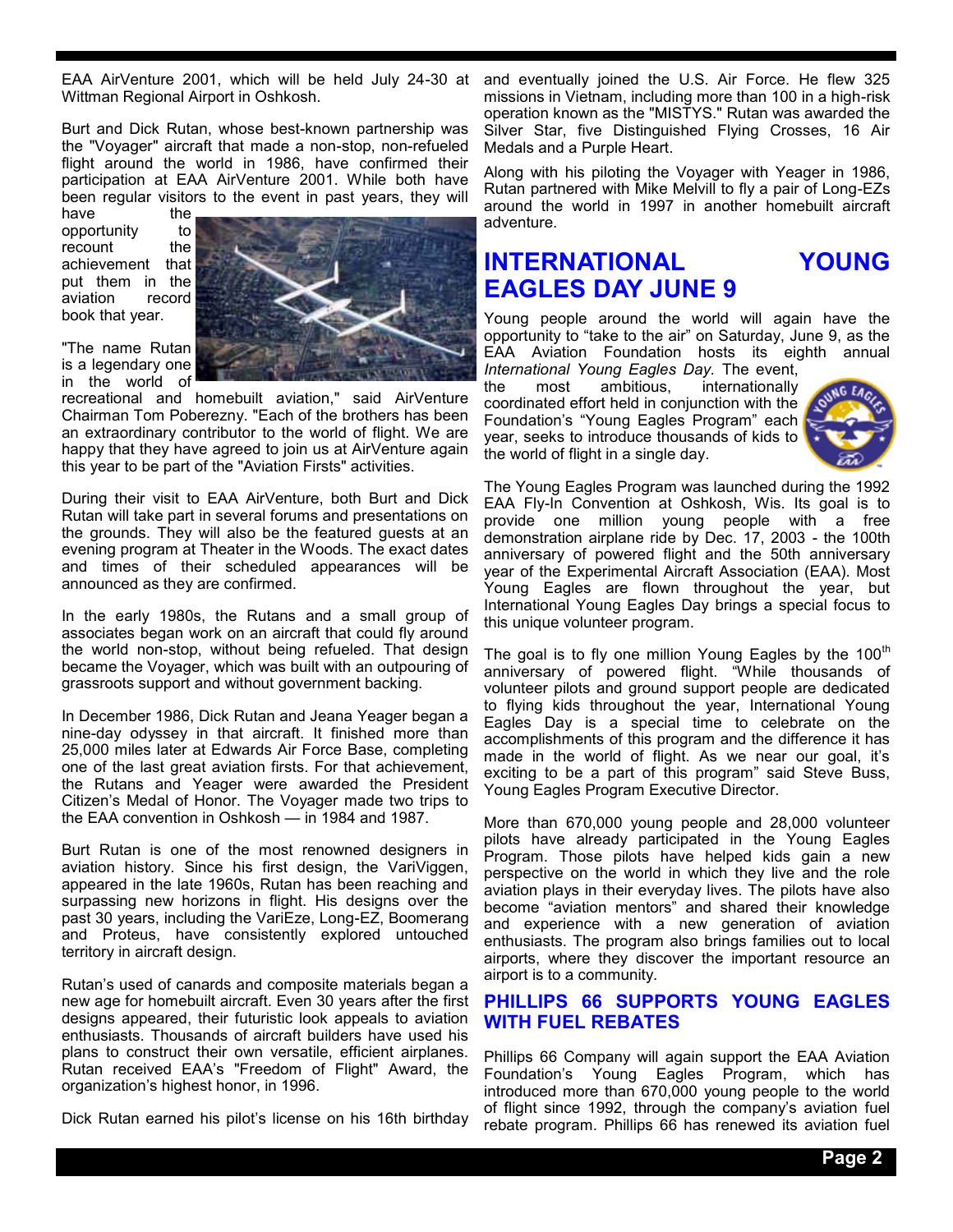rebate program every year since 1994 to help ensure Young Eagles meets its goal of flying one million young people by the end of 2003.

The Phillips 66 rebate program is available year-round for individual flights or Young Eagles



flight rallies. Eligible pilots who apply can receive a \$1 rebate on each gallon of aviation gasoline used for Young Eagles flights. To qualify, pilots must purchase aviation gasoline at a Phillips 66 FBO with a Phillips 66 credit card. Rebates are available only for purchases of Phillips 66 100LL aviation gasoline. The rebate program had previously been renewed annually.

"Young Eagles has been marvelously successful for the young people, pilots, ground support volunteers and airports involved," said Steve Buss, Executive Director of the Young Eagles Program. "Phillips 66 has been a big part of that success. With the Phillips fuel rebate, pilots can fly more young people. That means more possibilities to introduce aviation to a new generation and, hopefully, more pilots for the aviation industry and for recreational flying."

In 2000, volunteer pilots flew approximately 100,000 Young Eagles, as the program continues to make significant progress toward its goal. The year-long rebate program from Phillips 66 has become increasingly popular as Young Eagles participation includes more pilots and young people.

"We believe the success of Young Eagles is essential because these young people represent the future of flight," said Mark Wagner, Phillips 66 aviation manager. "Phillips 66 strongly supports this program because we want give something back to general aviation. Young Eagles flights have introduced aviation to young people and have made the difference for a number of them who have discovered a new interest and direction through flying. In addition, Young Eagles focuses attention on the necessity of general aviation and the importance of local airports. We enthusiastically offer the Phillips 66 aviation fuel rebates because we believe it helps increase participation in this important program."

Any EAA member, pilot or Chapter, or pilot from partner organizations authorized by the EAA Aviation Foundation, can participate in the rebate program.

Fuel receipts or copies must be mailed, along with a signed statement confirming the fuel was used for the Young Eagles Program, to:

Young Eagles Rebate Offer Phillips 66 Company 617 Adams Building Bartlesville OK 74004

Only Phillips 66 issues the fuel rebates, not individual FBOs. Pilots may apply for the Phillips 66 credit card by

calling 1-800-DO-APPLY (800-362-7759) from 9 a.m.-5 p.m. (Central Time) Monday through Friday, or by accessing the Phillips 66 Aviation web site (http:// aviation.phillips66.com).

## **BOEING BETS FASTER BETTER THAN BIGGER**

SEATTLE — Boeing has decided to put development of its proposed 747X superjumbo on the back burner and instead pursue a new, midsize jet capable of flying very long routes at near the speed of sound. In unveiling an artist's rendition of the eye-catching 20XX model, Boeing Commercial Airplane Group Chief Executive Alan Mulally couldn't resist referring to it as the "sonic cruiser."

Resembling a dart, the proposed model features a<br>sharply angled "doublesharply angled delta" wing at the rear of the fuselage with twin vertical fins rising from two rearmounted turbine engines. Two small wings, called



canards, extend from the forward part of the fuselage near the cockpit.

Mulally said the airplane will be able to fly 20% faster than existing jet models, at Mach 0.95. That is 95% the speed of sound or roughly 740 miles per hour. It could cut 3 hours off a flight from the West Coast to Europe, he said.

Existing materials, engines, avionics and manufacturing methods will be used. "The real innovation is in the innovative configuration," Mulally said.

He predicted Boeing will introduce the 20XX for about the same cost or even less than the company spent developing the 777.

Analysts peg those costs at about \$7 billion, and they estimate it will cost Boeing \$10 billion to bring the 20XX to market. Deliveries are expected by 2008.

The new jet, comparable in size to a twin-aisle 767, will feature:

- a.. Seats for 100 to 300 passengers
- b.. Range exceeding 9,000 nautical miles
- c.. Cruising altitude of 41,000 feet

In suspending work on the 747X, a stretch version of Boeing's largest model, Boeing abdicated the market for jets with 500-plus seats to Airbus, which is developing the A380. Airbus has 60 orders for the A380; Boeing had none for its proposed 747X. Boeing's new strategy reflects a different outlook in how global air travel will evolve.

"It gets to the heart of what they've been saying about the future of air travel," said analyst Peter Jacobs of Ragen Mackenzie. "The biggest growth will be in long range, point